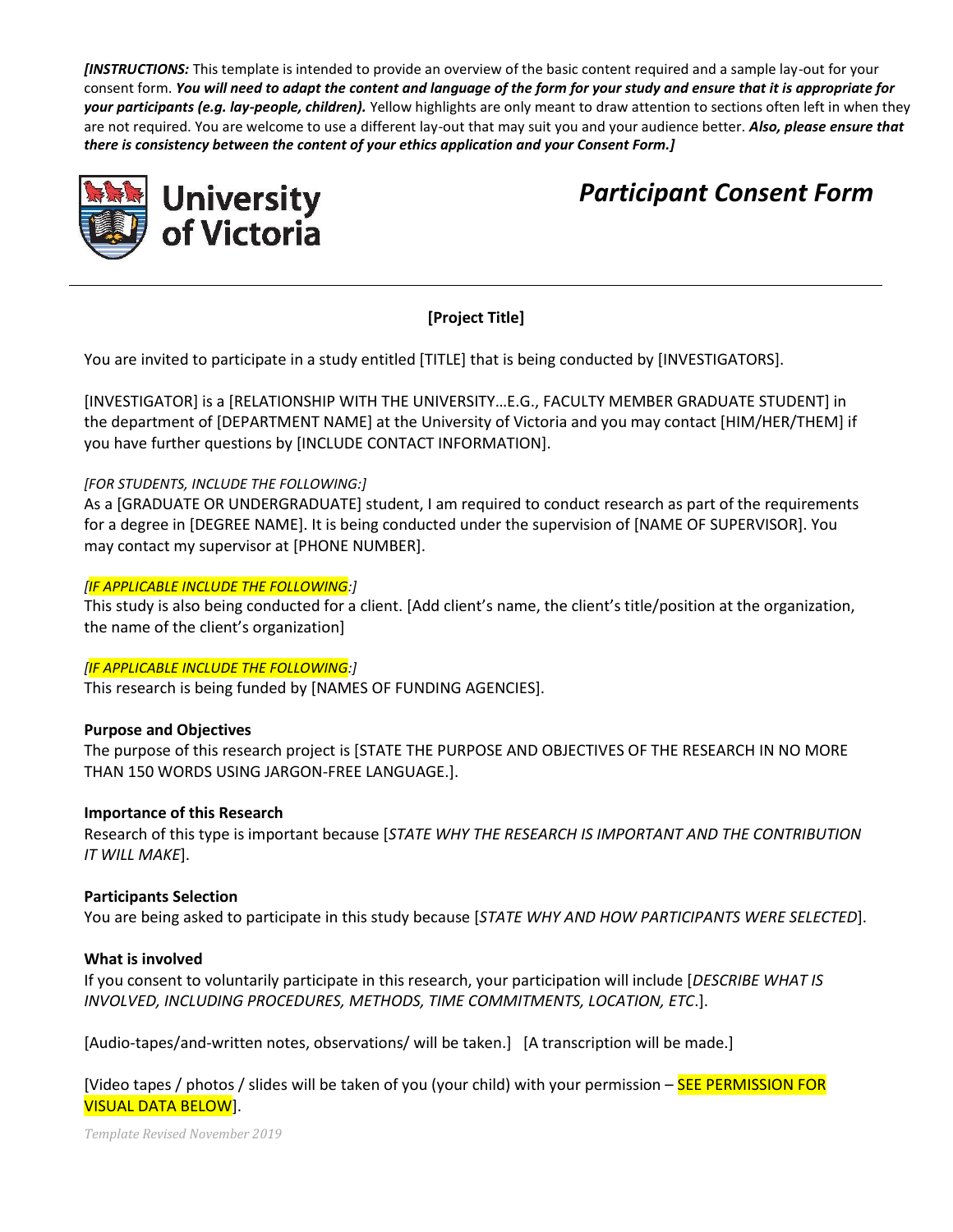[*IF USING A WEB BASED SURVEY THAT IS LOCATED IN THE UNITED STATES (E.G. SURVEY MONKEY, ZOOMERANG) YOU MUST INCLUDE THE FOLLOWING ABOUT THE U.S. FREEDOM ACT:]*

Please be advised that information about you that is gathered for this research study (STATE IF IT INCLUDES IDENTIFIABLE INFORMATION) uses an online program located in the U.S. or a program that can be accessed from the US (FluidSurveys). As such, there is a possibility that information about you may be accessed without your knowledge or consent by the US government in compliance with the US Freedom Act.

### **Inconvenience**

Participation in this study may cause some inconvenience to you, including [*STATE POTENTIAL OR KNOWN INCONVENIENCES ASSOCIATED WITH PARTICIPATION*].

#### **Risks**

### *[RESEARCHER MUST STATE ONE OF THE FOLLOWING:]*

There are no known or anticipated risks to you by participating in this research. [*OR*] There are some potential risks to you by participating in this research and they include [*DESCRIBE RISKS, E.G., EMOTIONAL, SOCIAL, PSYCHOLOGICAL, PHYSICAL, ECONOMIC, ETC.*]. To prevent or to deal with these risks the following steps will be taken [*STATE HOW YOU WILL DEAL WITH RISKS*].

### **Benefits**

The potential benefits of your participation in this research include [*STATE THE BENEFITS OF THIS RESEARCH, AS APPLICABLE: TO PARTICIPANTS; TO SOCIETY; TO THE STATE OF KNOWLEDGE*].

### *[IF APPLICABLE INCLUDE THE FOLLOWING:]*

### **Compensation**

As a way to compensate you for any inconvenience related to your participation, you will be given [DESCRIBE ANY FORM OF PAYMENT, GIFT, CREDIT, ETC.].

# **Voluntary Participation**

Your participation in this research must be completely voluntary. If you do decide to participate, you may withdraw at any time without any consequences or any explanation. If you do withdraw from the study your data will [DESCRIBE WHAT WILL HAPPEN TO THE DATA – E.G., IT WILL: NOT BE USED; IMPOSSIBLE TO REMOVE FROM DATA BASE; USED ONLY IF PARTICIPANT GIVES PERMISSION - **SEE BELOW**]. [ALSO DESCRIBE WHAT WILL HAPPEN TO ANY COMPENSATION IN CASE OF WITHDRAWAL]

# *[IF APPLICABLE INCLUDE THE FOLLOWING:]*

# **Researcher's Relationship with Participants**

The researcher may have a relationship to potential participants as [STATE THE RELATIONSHIP, E.G., TEACHER/STUDENT; THERAPIST/CLIENT; SUPERVISOR/EMPLOYEE]. To help prevent this relationship from influencing your decision to participate, the following steps to prevent coercion have been taken [EXPLAIN HOW COERCION WILL BE PREVENTED].

# *[IF APPLICABLE INCLUDE THE FOLLOWING:]*

#### **On-going Consent**

To make sure that you continue to consent to participate in this research, I will [EXPLAIN HOW YOU WILL HANDLE ONGOING CONSENT; THIS IS PRIMARILY AN ISSUE IN RESEARCH THAT OCCURS OVER MULTIPLE OCCASIONS OR AN EXTENDED PERIOD OF TIME, OR IF YOU INTEND TO USE THE DATA IN FUTURE RESEARCH].

# **Anonymity**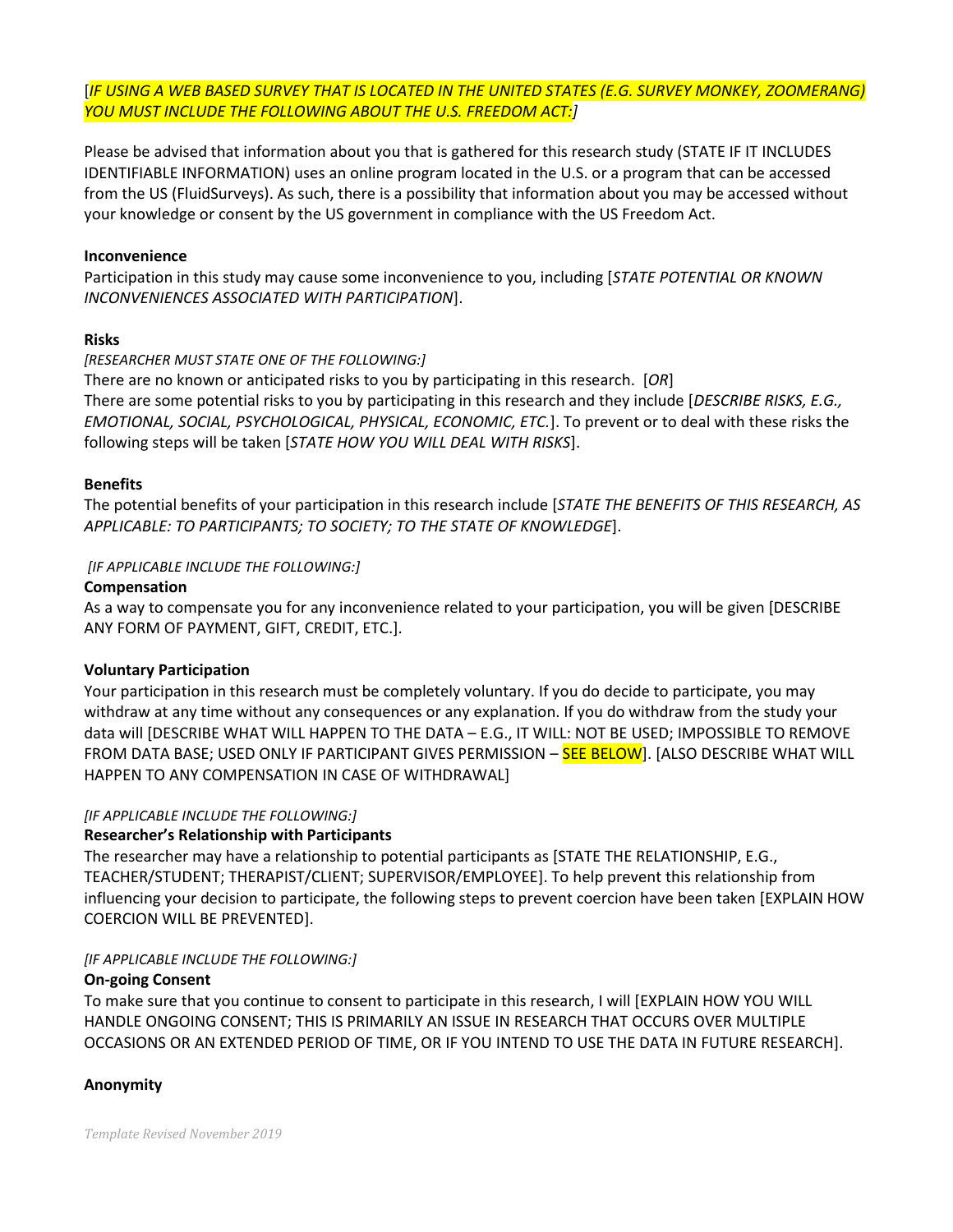In terms of protecting your anonymity [DESCRIBE HOW ANONYMITY WILL BE PROTECTED; OR EXPLAIN LIMITS TO ANONYMITY OR JUSTIFY WHY LOSS OF ANONYMITY IS REQUIRED].

### **Confidentiality**

Your confidentiality and the confidentiality of the data will be protected by [EXPLAIN HOW CONFIDENTIALITY WILL BE PROTECTED (I.E., STORAGE AND ACCESS; OR JUSTIFY THE LACK OF CONFIDENTIALITY].

### **Dissemination of Results**

It is anticipated that the results of this study will be shared with others in the following ways [DESCRIBE HOW YOU ANTICIPATE DISSEMINATING THE RESULTS, E.G.: WEB-SITE, DIRECTLY TO PARTICIPANTS; PUBLISHED ARTICLE; THESIS/DISSERTATION/CLASS PRESENTATION; PRESENTATIONS AT SCHOLARLY MEETINGS; OTHER – SPECIFY – See permission for visual data below)

### *[IF APPLICABLE INCLUDE THE FOLLOWING:]*

**Commercial Use of Results** This research may lead to a commercial product or service. The nature of this commercial use is [DESCRIBE].

### **Disposal of Data**

Data from this study will be disposed of [DESCRIBE WHEN AND HOW DATA WILL BE DESTROYED, E.G., ELECTRONIC DATA WILL BE ERASED; PAPER COPIES WILL BE SHREDDED; OR JUSTIFY IF DATA WILL NOT BE DESTROYED AND DESCRIBE WHERE AND HOW IT WILL BE STORED].

### **Contacts**

Individuals that may be contacted regarding this study include [*AS APPLICABLE:* RESEARCHER, CO-INVESTIGATORS, SUPERVISOR; INCLUDE CONTACT INFORMATION OR REFER TO THIS INFO AT BEGINNING OF CONSENT FORM].

In addition, you may verify the ethical approval of this study, or raise any concerns you might have, by contacting the Human Research Ethics Office at the University of Victoria (250-472-4545 or ethics@uvic.ca).

Your signature below indicates that you understand the above conditions of participation in this study, that you have had the opportunity to have your questions answered by the researchers, and that you consent to participate in this research project.

*Name of Participant Signature Date*

*[THE FOLLOWING CAN BE USED TO CUSTOMIZE THE CONSENT FORM TO THE RESEARCH PROJECT REQUIREMENTS AND ARE NOT INTENDED AS AN EXHAUSTIVE LIST]*

**Visually Recorded Images/Data** *[IF APPLICABLE]* Participant or parent/guardian to provide initials, *only if you consent*:

|  | Photos may be taken of me [my child] for: |  | Analysis | Dissemination* |
|--|-------------------------------------------|--|----------|----------------|
|--|-------------------------------------------|--|----------|----------------|

Videos may be taken of me [my child] for: Analysis \_\_\_\_\_\_\_ Dissemination\* \_\_\_\_\_\_\_\_\_